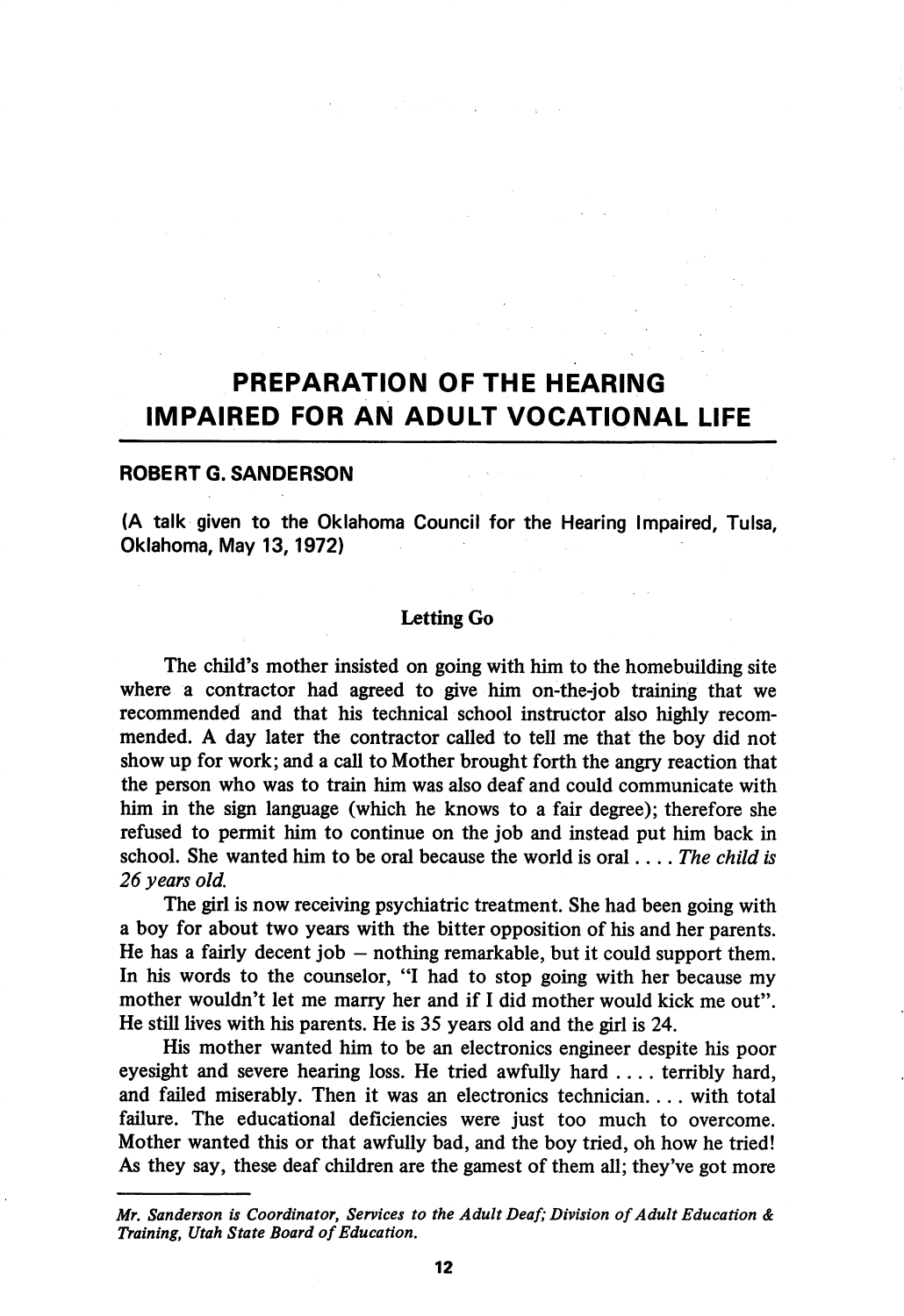sheer guts than anybody. But now he is under psychiatric treatment. He is 25 years old.

This girl-child has a learning disability; a real nice kid, really, not troublesome in school. Nothing remarkable  $-$  just reached her potential and at 21 "graduated" — a euphemism, you understand. When time for employment came we noticed and tried to break up an established habit pattern: every time a small thing went wrong, she walked off the job and home to Mother, who believed every word the girl said. Then she slowed down, goofed off, refused to work, and when scolded ran home to mother again, who angrily clobbered the boss for cruelty.. . ad nauseura. When we took her away from Mama and tried to get her to live alone and develop independence. Mama invaded the lodgings and argued with the caretaker about "letting her baby go out with such unsavory females". So to a new job; carefully we laid plans to teach the girl independence and secured Mama's promise to cooperate (at last!) — how to take care of her wages, ride the bus, pay her fare.... and Mama would be waiting at the bus stop to take her home and be sure she had a good meal instead of that stuff at the boarding house for girls.

She is now under psychiatric treatment.

"Mr. Sanderson, it is unbelievable  $-$  incredible, really  $-$  what these parents have done to their children". That is what the psychiatrist told me.

I suppose that the rehabilitation counselor sees more than his share of deaf, human wreckage, and if he is not careful, he may tend to tar all mothers with the same brush, and of course it would be unfair to do so.

Yet it is specifically noticeable that almost without exception, the most severe problems we meet are those deaf persons who have aggressive, domineering mothers who will not let go of their children and let them grow up. And the overwhelming majority of them also demonstrate the. familiar obsession with oralism so well documented by Dr. Eugene Mindel and other psychiatric investigators. (Mindel and Vemon, 1971).

So what has all this to do with my theme today?

Preparation for adult vocational life for the hearing impaired begins at home; but if there is too much mama in the background, the counselor's difficulties with this complex disabihty of deafness are immeasurably compounded.

Let me consider for a moment these words, "hearing impaired". It is a global term, encompassing every degree of hearing impairment, and these are the people in our caseload. But the problems of those who have only slightly impaired hearing are vastly different from those who are hard of hearing, and those who are hard of hearing are yet a different breed from those who are deaf. The dividing lines between the categories are vague and ill defined. A description of these differences is important simply because the approach to preparation for an adult vocational life is different for each category although there are certain basic principles that are common to all people.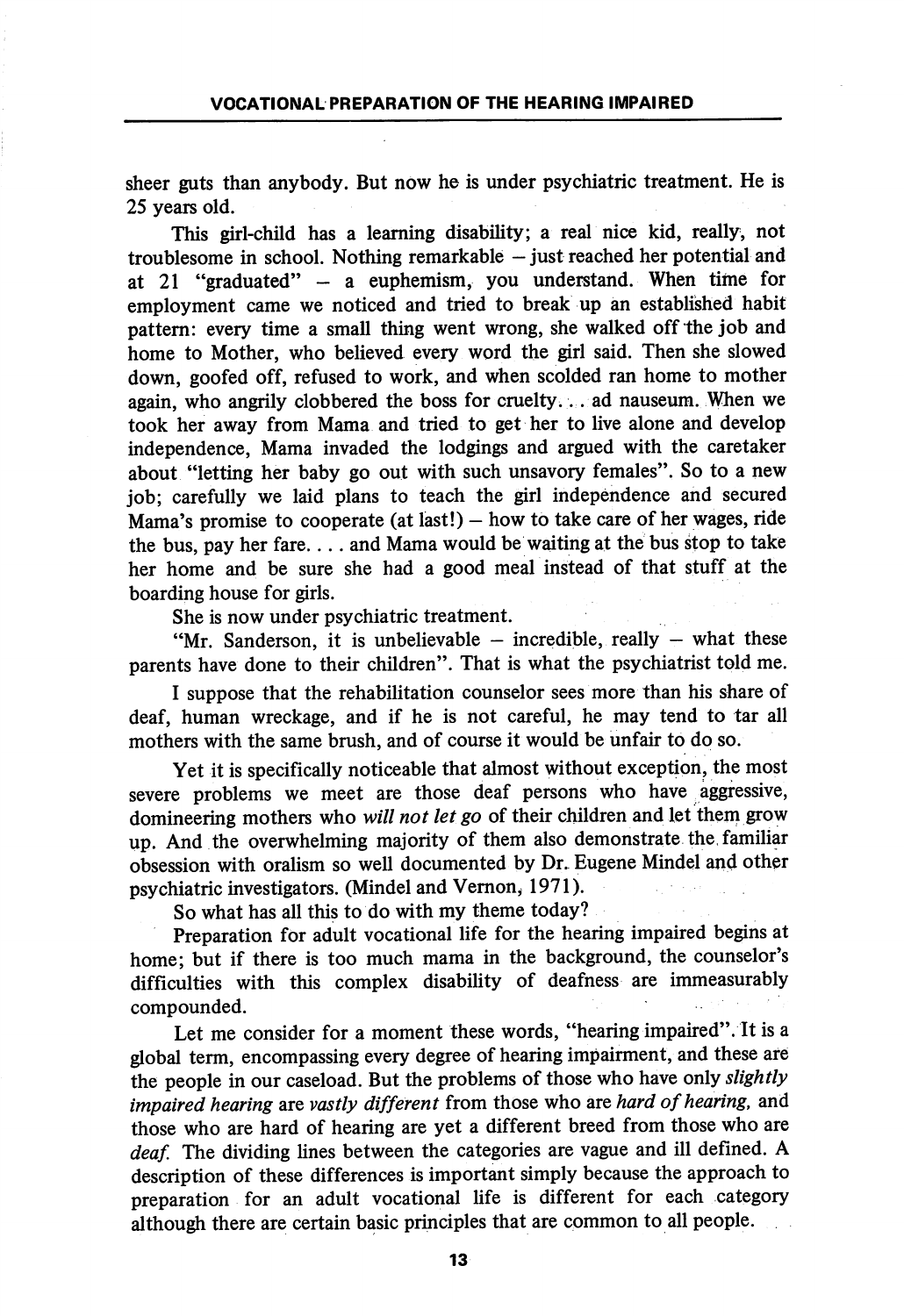## VOCATIONAL PREPARATION OF THE HEARING IMPAIRED

I have identified within my caseload at least 15 different types of hearing impaired persons based on their educational backgrounds; and I suspect that it is likely that careful, study could further differentiate, but for the practicing counselor it should serve to give him a picture of the type of client he is dealing with. Keep in mind these are educational categories, not medical categories of deafness.

## SERVICES TO THE DEAF March 31, 1972

## EDUCATIONAL CATEGORIES OF DEAF AND HARD-OF-HEARING CLIENTS IN THE CASELOAD

| Code: |                                                      | ිCaseload # 01      |         | 02.             | 03           | 04           | Total |
|-------|------------------------------------------------------|---------------------|---------|-----------------|--------------|--------------|-------|
| 1.    | Deaf. Pre-lingual. Manually oriented. Sp. Educ.      |                     | 15.     | 26              | 8            | 2            | 51    |
| 2.    | Deaf. Pre-lingual. No Sp. Educ.                      |                     | ŋ       |                 | 0            | 0            |       |
| 3.    | Deaf. Post-lingual. Manually oriented. Sp. Educ.     |                     | 8       | 0               | 1            | 0            | 9     |
| 4.    | Deaf. Post-lingual. No Sp. Educ.                     |                     | 4       | 0               | 0            | 0            | 4     |
| 5.    | Deaf. Pre-lingual. Orally oriented. Sp. Educ.        |                     | 6       | 16              | 13           | 0            | 35    |
| 6.    | Deaf. Post-lingual. Orally oriented. Sp. Educ.       |                     | 0       | 8               | 4            | 0            | 12    |
| 7.    | Deaf. Multiple disabilities. Sp. Educ.               |                     | O       | 9               | 0            | 1            | 10    |
| 8.    | Hard-of-Hearing. Pre-lingual. Orally oriented.       |                     | 9       | $\mathbf 0$     | 3            | $\mathbf{2}$ | 14    |
|       | Sp. Educ.                                            |                     |         |                 |              |              |       |
| 9.    | Hard-of-Hearing. Pre-lingual. Manually oriented.     |                     | 3       | 0               | 0            | 0            | 3     |
|       | Sp. Educ.                                            |                     |         |                 |              |              |       |
| 10.   | Hard-of-Hearing. Post-lingual. Manually oriented.    |                     | O       | 5               | <sup>0</sup> | 0            | 5     |
|       | Sp. Educ.                                            |                     |         |                 |              |              |       |
| 11.   | Hard-of-Hearing. Post-lingual. Orally oriented.      |                     | 2       | 17 <sup>1</sup> | 7            | 0            | 26    |
|       | Sp. Educ.                                            |                     |         |                 |              |              |       |
| 12.   | Hard-of-Hearing. Pre-lingual. No Sp. Educ.           |                     | 6       | 1               | -33          | 4            | 44    |
| 13.   | Hard-of-Hearing. Post-lingual. No. Sp. Educ.         |                     | $12 \,$ | 22              | 23           | 1            | 58    |
| 14.   | Hard-of-Hearing. Multiple disabilities.              |                     | 2       | 5               | O            | 0            | 7     |
| 15.   | Deaf, hard-of hearing, multi.-disab., - illiterates, |                     | O.      | $\leq 2$        | O            | 0            | 2     |
|       | non-verbal, etc. - No Educ. Not otherwise classified |                     |         |                 |              |              |       |
|       |                                                      | TOTALS 67 112 92 10 |         |                 |              |              | 281   |

I believe the descriptions given herein are clear enough; but there is always some overlapping.

Now, how does one approach preparation of the hearing impaired for an adult vocational life?

lult vocational life?<br>Cautiously!!!  $-$  especially when the client is a teenager, and, as too frequently is the case, is unknown to the counselor.

## Taking Hold

Thorough, basic casework is vital for the rehabilitation counselor. He begins  $-$  or should  $-$  with a study of the social, cultural and economic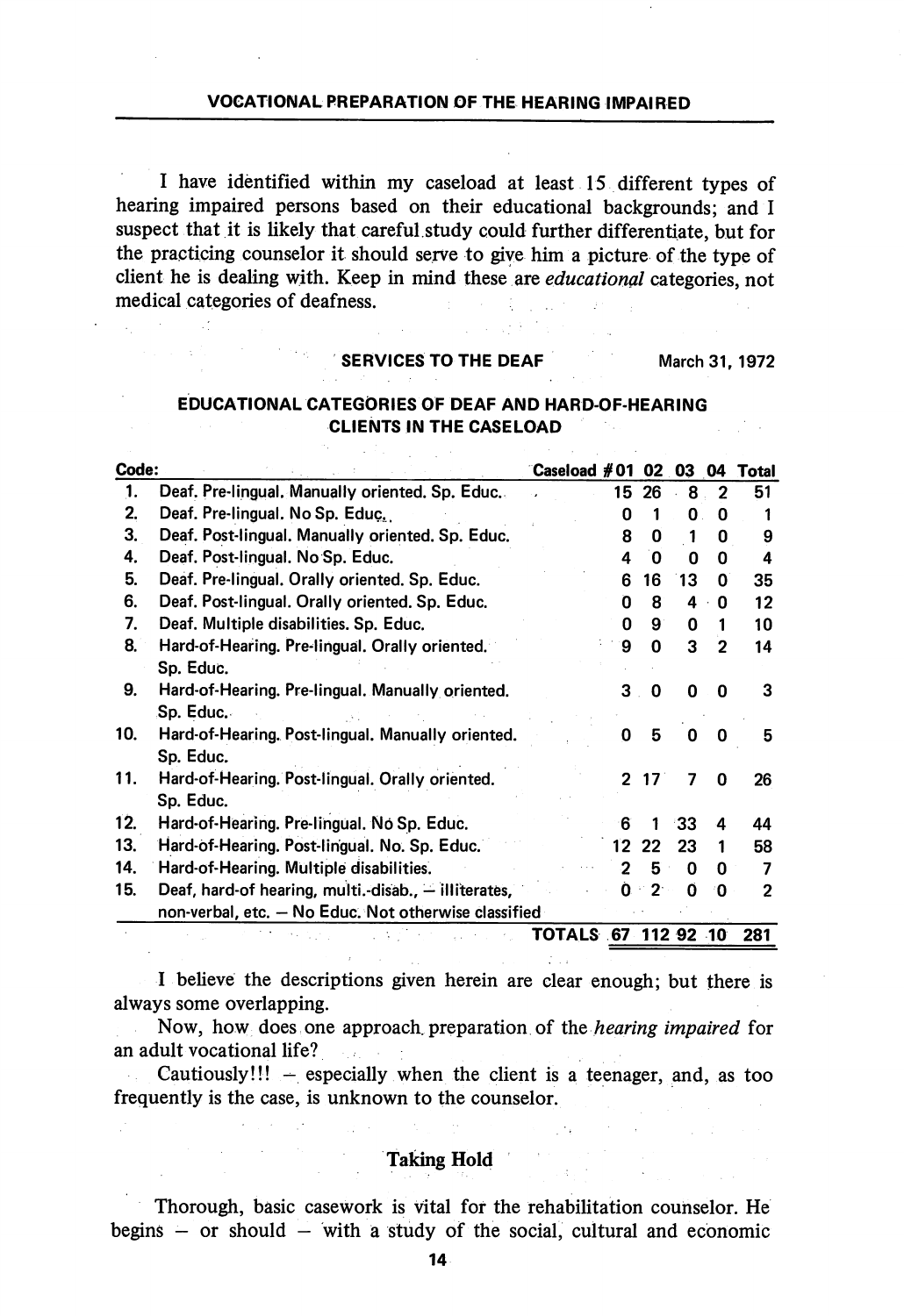environment of the client. He sorts out his own reactions to things he discovers that are unpleasant to him, and puts them aside so he can consider the client's own functioning. He carefully documents his discoveries, such as the motivation factor (strong, fair, or weak); the slant of the education, its strength and its deficiencies; the spoiling of the child (has Mama given the child everything his heart desired? Has Mama forever done his work for him, whether lessons or chores?); is there malnutrition amid plenty? Is there grinding poverty? Is the youngster isolated among well meaning people, or, even worse, is he forced into an uncomfortable mold — the mold that Mama has made with her loving, misdirected hands? Is the person from an urban, suburban, central city area  $-$  or the farm? And, most critical of all, how is his self image? Does mama bring the client to rehab, and tell the counselor what should be done? What is the deaf youth's response to Mother? Or does the youngster come in alone and interact independently with the counselor?

Soon a picture of a personality should begin to emerge. Then, and only then, should the counselor begin to apply his knowledge of evaluation results.

There are theories about when a counselor should take particular steps, but many of these theories rest upon extremely shaky ground when dealing with deaf persons simply because so many of the ideas are language (verbally) based. My own approach is pragmatic, based in part on the background information furnished by the client, by my appraisal of his responses and his parent's responses to my probing, by medical and school information and data from whatever sources I can find. It does not concern me too much as to a theoretical beginning point for any part of the process; of more immediate concern to me is the client's readiness  $-$  and my ability to move in terms of caseload pressures — for a particular step.

I may begin with objective evaluation — such as the Weschler Adult Intelhgence Scale, or perhaps the General Aptitude Test Battery. I have found the GATE to be a very good test because of its correlations with numerous occupational areas. The G, V, and N subtests, as usual, appear to discriminate against the deaf person; yet they do give us a rough comparison of where he stands with respect to the norms on the hearing population, and they become meaningful when other tests are not available. The GATE is readily available throughout the country at almost any state employment office on brief notice; and counselors trained to administer the controlled test find that it is easy to administer. Its limitations are those of time and numbers; It generally takes me approximately two hours to administer the test to three or more deaf or hard of hearing persons who are reasonably close to a mythical "average"; and up to three hours to give it to those clients who have learning disabilities or neurological involvement of the hands (cerebral palsy for example). For best results I have found it necessary to wait until I have been able to get three clients together at the same time. Occasionally I can administer to two persons, but only when I am sure that there will be a definite competitive factor.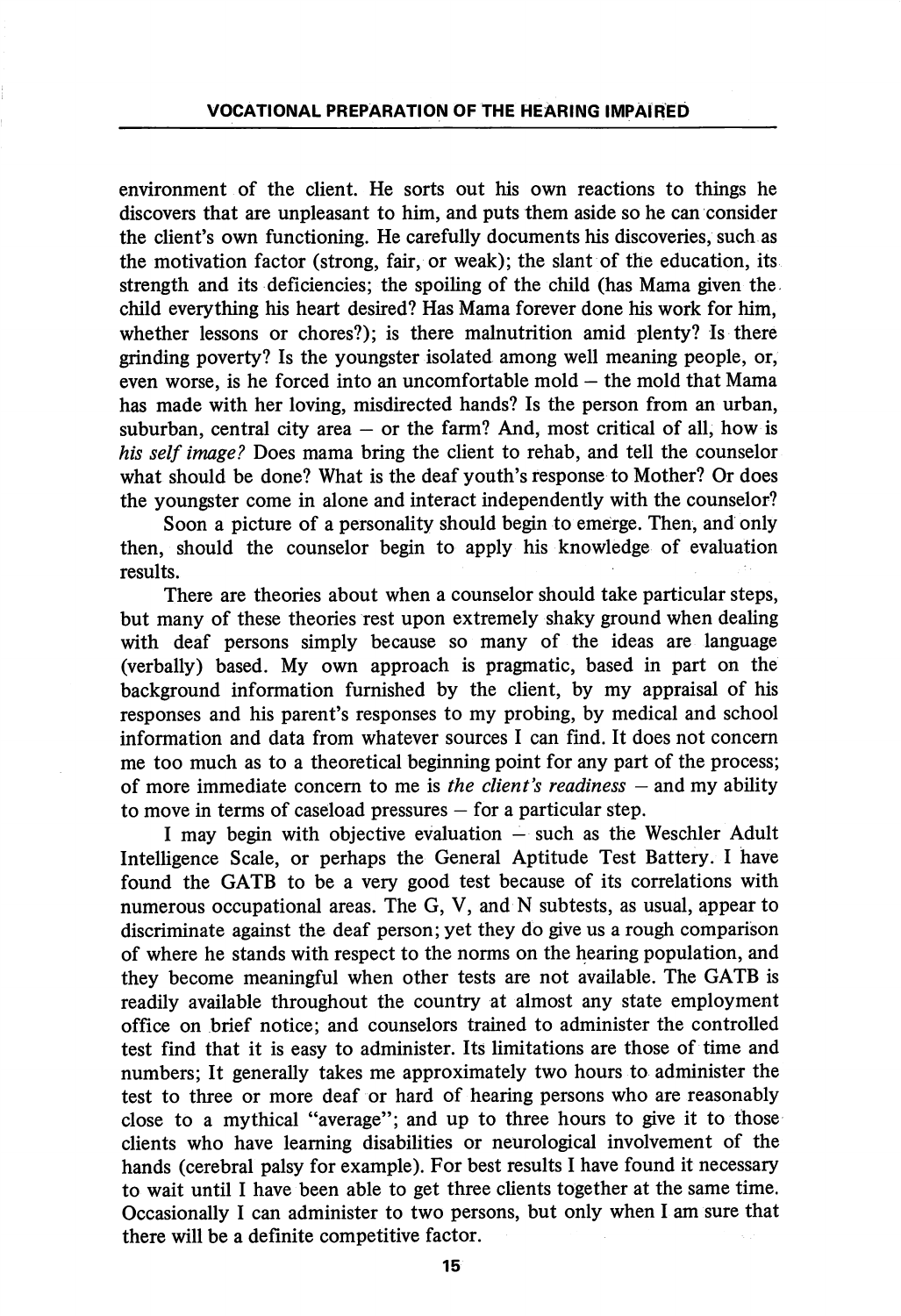It may be of interest to you to know that I haye been accumulating data on GATB tests that I and one of my counselors have administered to deaf teenagers in Utah over the past several years. In a small-scale, preliminary study, "oral" males and females were compared to manually oriented males and females in the same age ranges. Those with multiple disabilities or known neurological problems were eliminated. Mean scores showed no significance differences at either .01 or .05 levels of confidence. There were individual differences, of course; but the one difference that was most noticeable was the score of the deaf child of deaf parents — the only one in either group — and it was so high it stood out like a sore thumb. However, limited studies like this must be treated with a great deal of caution and should not be generalized to a larger population because of the problems inherent in accurate and representative random sampling in such a small population.

To the counselor who is faced with immediate decisions, and who is famihar with the client and his environment, GATB results are very helpful. Another advantage of the GATB is that it applies so broadly to so many of the educational categories of deaf people.

As a matter of caseload management, a rehabilitation counselor finds it most convenient to buy the services of a trained clinical psychologist. Whether results are reliable will depend in large measure on the clinician's knowledge of deafness.

#### The Counseling Process

When the counselor and the client have achieved mutual readiness, they may begin to explore the highways and byways of occupational selection. This may be very quick if the individual knows what he wants and the counselor believes the choice is feasible and attainable — or a frustrating and drawn-out process if the client is wishy-washy and quite unsure of himself... or downright aggravating if Mama wants her darling to be a doctor, or at least a lawyer.

This process is well documented in numerous publications; so, rather than to attempt to lead you through this particular jungle, I would rather tell you of what we are trying to do to remove some of the guesswork from occupational selection, and speed up the process for the counselor who has to carry a heavy caseload.

A cooperative program between the Utah School for the Deaf and the Division of Rehabilitation Services has been undertaken. An evaluation facility has been established at the school, and a rehabilitation counselor stationed there directs a program of evaluating each registered client of rehabilitation. Student-chents are moved through various vocational areas quarter by quarter; each instructor becomes a vocational evaluator and turns in regular reports covering a broad range of skills, aptitudes, and adjustment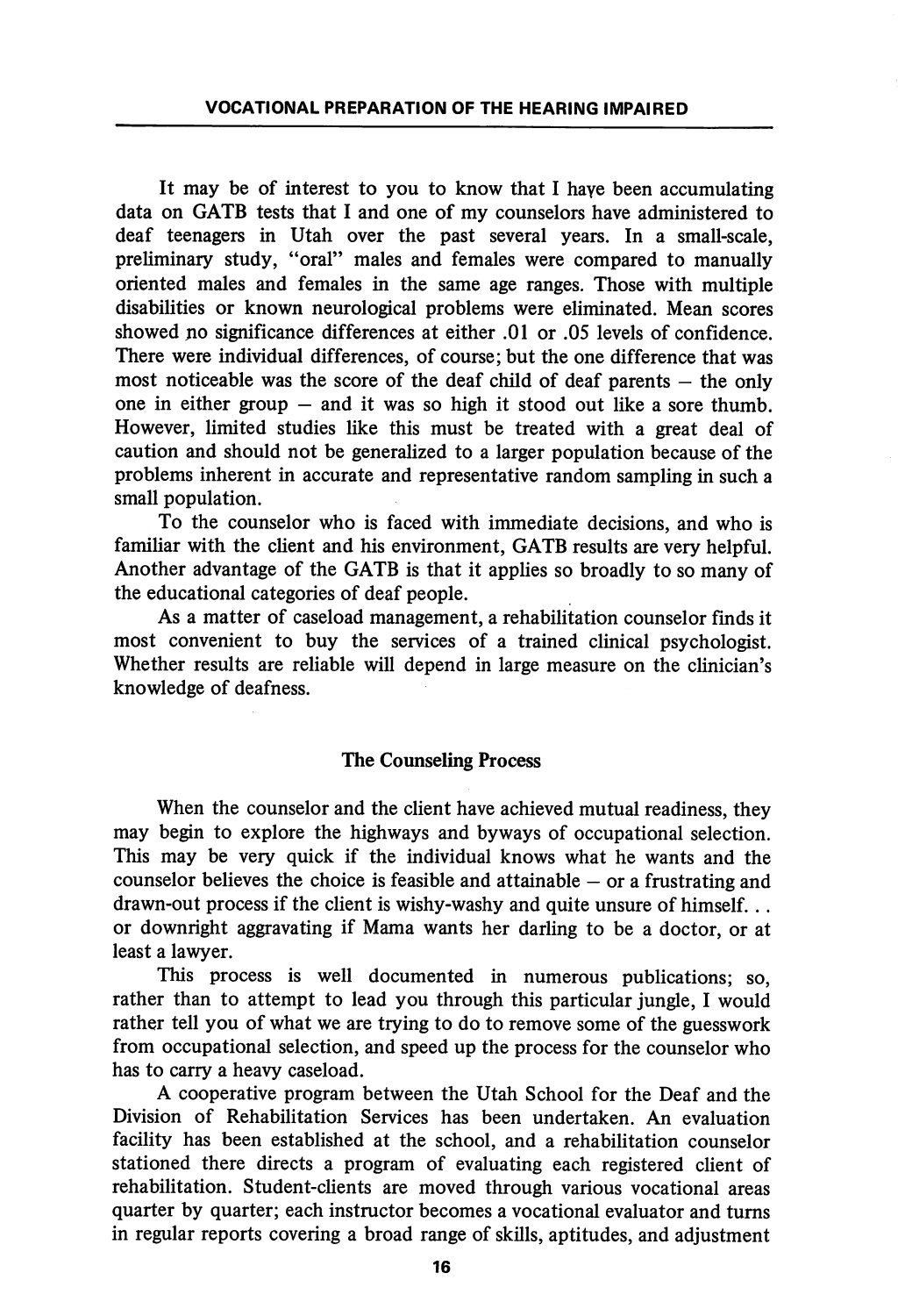activities. The school is paid to evaluate, using its personnel and equipment. When new equipment is needed, such as business machines, costs are worked out in advance and are pro-rated among the clients to be evaluated, and Rehabilitation is billed by the school.

The program begins as early as age 13, although 14 and 15 are the usual ages. By the time the client is ready to leave school we have extensive data on him in a number of vocational areas — and he, too, has developed his own desires to a certain degree. The counselor is then reasonably sure of how to guide the client, whether into a job, on-the-job training, advanced vocational training at a post-secondary school, or further academic training.

It works very nicely. . . when Mama lets go.

 $\mathbf{I}$ 

\* \* \* \*

Preparation for an adult vocational life really begins at home, when the baby learns to say, "Bye, bye Daddy go work!"... when the baby sees daddy come and go regularly, and when he sees Mother send Daddy off with a kiss and they greet him with another kiss at the end of the day.

Preparation continues through the pre-school years, when he accepts the fact that work is productive and good, no matter what Daddy does; that work purchases the wherewithal of life, the auto and the home. Preparation begins when he sees Dad and Mom planning a vacation very carefully so they can get the most use out of the short two weeks he earns each year. Preparation continues as he learns by seeing – and hopefully by hearing, or having explained to him the necessity of calling in to the boss when Daddy is sick, or taking time off only when it is essential; of planning and budgeting, of care in spending the limited family income. It continues - if Mother and Dad are wise  $-$  as a youngster and teenager when he is required to carry his own full share of the family load, such as cleaning his own room and his mess, helping with the yard work, with washing, polishing and waxing the family car even when he would rather be off playing with his friends.

If all these things are done for him by his mama just because he is a poor little deaf dear, then he has too much mama.

Or daddy, as the case may be. Male chauvinist that I am, I must admit that I think very little of the father who abdicates his responsibilities in the face of Mama's temper. He lets go too soon.

#### SUMMARY

Preparation for an adult vocational life for the hearing impaired begins in the home, where patterns of behavior are established in early childhood. A knowledge of the cultural environment, of the type of educational background from which the client comes, and thorough casework is vital to successful rehabilitation counseling. The influence of a domineering and